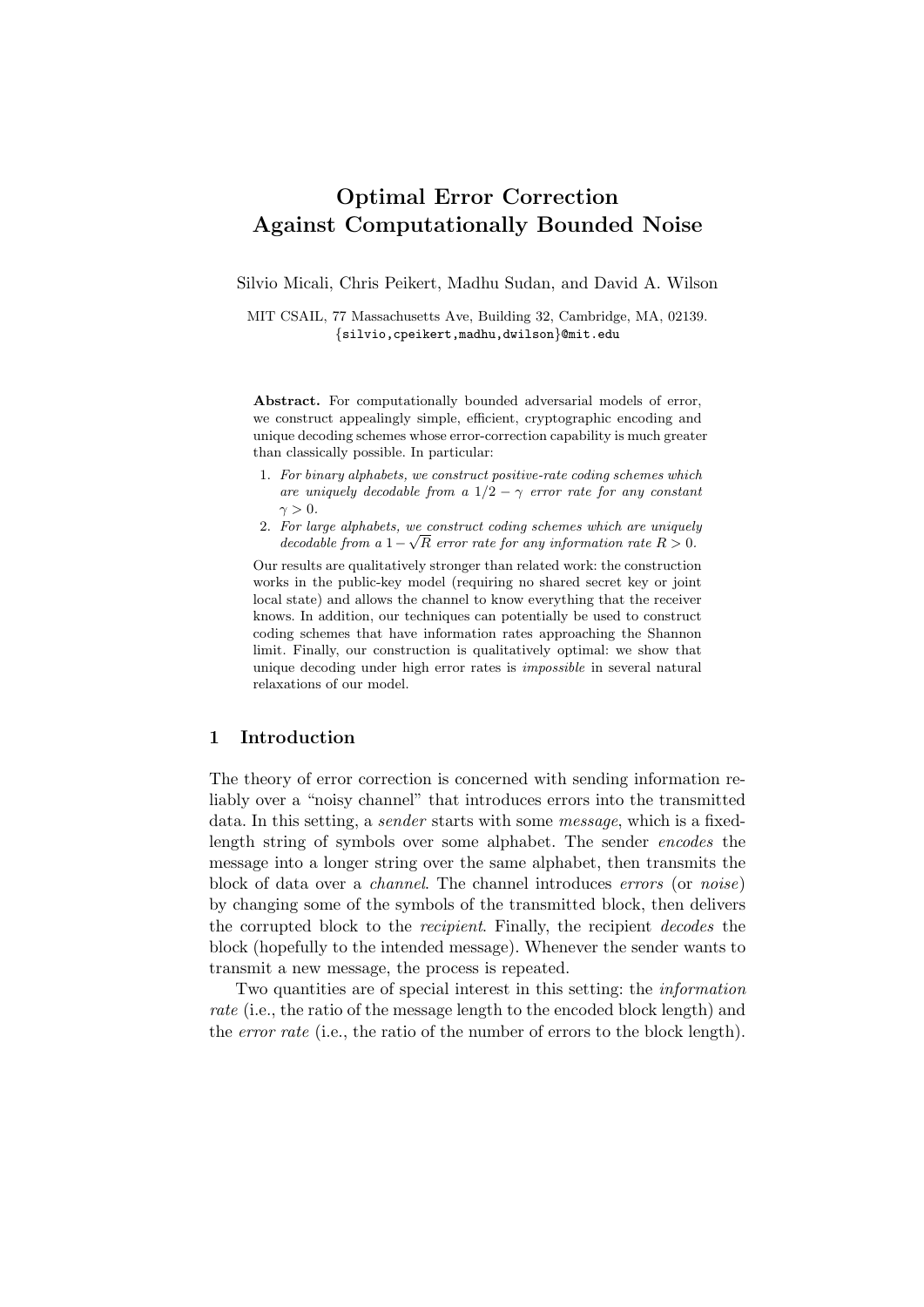Coding schemes having high information rate and tolerating high error rate are, of course, the most desirable. Small alphabets are desirable too, and in particular most natural channels are indeed best at transmitting only bits.

But the question remains: how should we model a noisy channel?

Standard channels. There are two historically popular ways to model a noisy channel. Shannon's symmetric channel independently changes each symbol to a random different one, with some fixed probability. Hamming's adversarial channel changes symbols in a worst-case fashion, subject only to an upper bound on the number of errors per block of data. In particular — though this is not often stated explicitly — the adversarial channel is computationally unbounded. Working with this "pessimistic" model certainly ensures the robustness of the resulting coding scheme, but it also severely restricts the information and error rates. For instance, when the alphabet is binary, the error rate must be less than 1/4 for unique decoding to be possible (unless the blocks are exponentially longer than the messages).

One way to recover from a higher error rate is to relax the task of decoder, allowing it to output a short *list* of messages which contains the intended one. To tolerate adversarial channels with high error rates, list decoding seems to be the best one can do — but under a more "realistic" model of an adversarial channel, is it possible to uniquely decode under high error rates?

Computationally bounded channels. In 1994, Lipton [9] put forward the notion of a computationally bounded channel, which is essentially a Hamming channel restricted to *feasible* computation. That is, the channel still introduces errors adversarially (always subject to a given error rate), but must do so in time polynomial in the block length.

We posit that natural processes can be implemented by efficient computation, so all real-world channels are, in fact, computationally bounded. We therefore have confidence that results in this model will be as meaningful and applicable as classical codes. Indeed, the nature of the model is such that if some malicious (or natural!) process is capable of causing incorrect decoding, then that process can be efficiently harnessed to break standard hardness assumptions. In contrast to coding schemes which are only guaranteed to work against channels that are modelled by very specific, limited probabilistic processes, results in this model apply universally to any channel which can be modelled by efficient computation.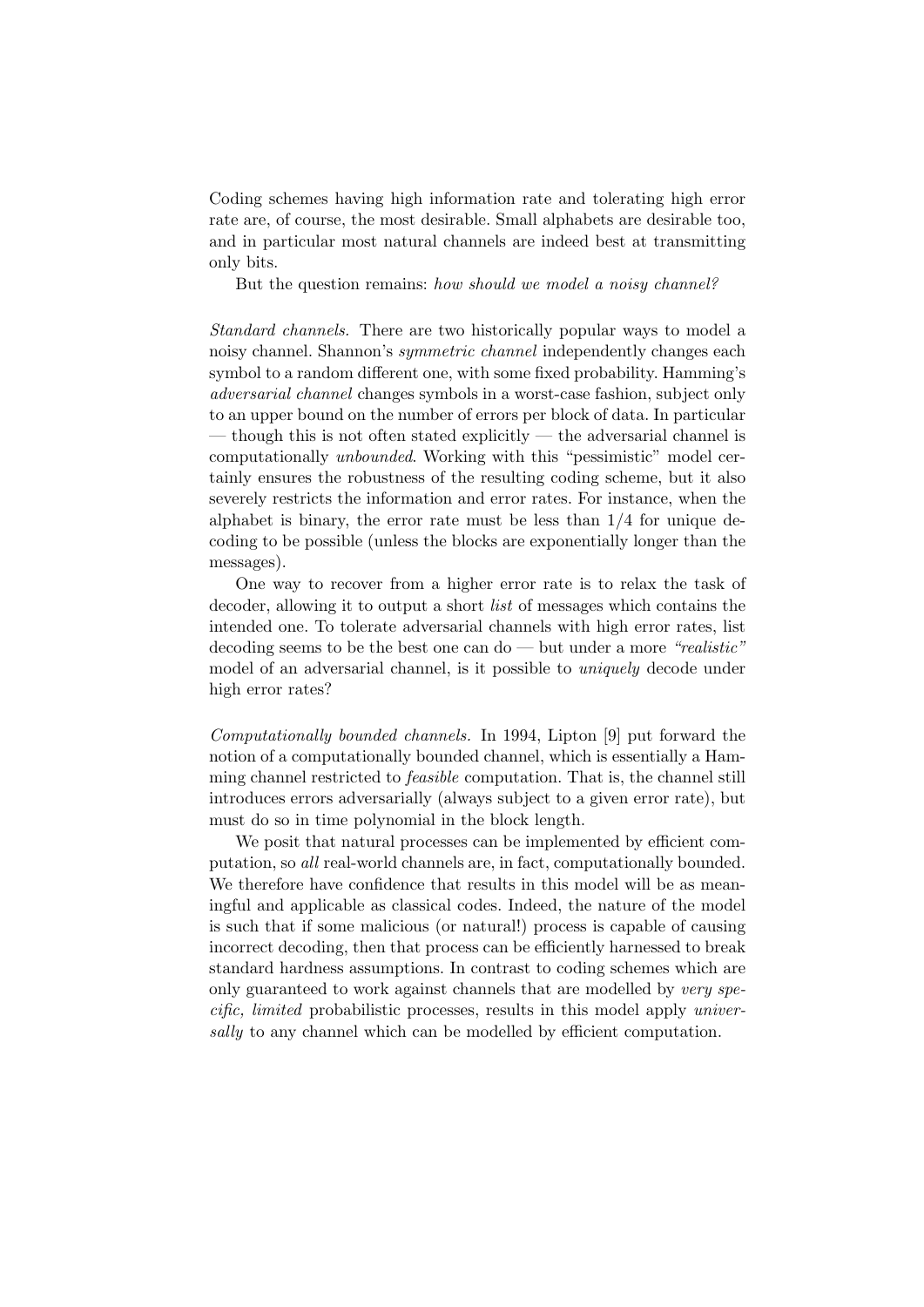Remarkably, under standard cryptographic assumptions and assuming that sender and receiver share secret randomness, Gopalan, Lipton, and Ding [3] proved that for such a bounded channel, it is possible to decode correctly from higher error rates. Unfortunately, their result requires the communicating parties to share a secret key which is unknown to the channel.

More significantly, though the bounded-channel model was first envisioned over a decade ago, nobody has yet shown an *essential* use of this assumption to yield any unique benefits over an unbounded channel. That is, previous constructions still work when the channel is computationally unbounded, as long as the sender and receiver share some secret randomness. The bounded-channel assumption is used to reduce the amount of shared randomness that is needed, but not to eliminate it altogether. This computational assumption is thus an additional one, and does not supplant the assumption of secret randomness shared between the sender and receiver.

Our goal is to provide a general method for optimal error correction, exploiting the bounded-channel assumption in an essential way.

## 1.1 Our Contributions

Our setting. We work in a very simple cryptographic setting: we assume that a one-way function exists (the "minimal" cryptographic assumption) and that the sender has a public key known to the receiver (and, perhaps, to the channel as well).

The sender (but *not* the receiver) keeps a small amount of state information, which he uses when encoding messages. Because the sender keeps state, our constructions are actually *dynamic* coding schemes, in which the same message results in a different encoding each time it is sent.

Our results. Our setting yields great benefits in error correction for both binary and large alphabets. Namely,

1. For binary alphabets, we construct positive-rate dynamic coding schemes which are uniquely decodable from a  $1/2 - \gamma$  error rate for any constant  $\gamma > 0$ .

Classically, a  $1/4 - \gamma$  error rate is the best possible for unique decoding (and positive information rate). We stress that in any reasonable model, decoding of any kind (even list decoding) is impossible under an error rate of  $1/2$ . Therefore this result is optimal in a very strong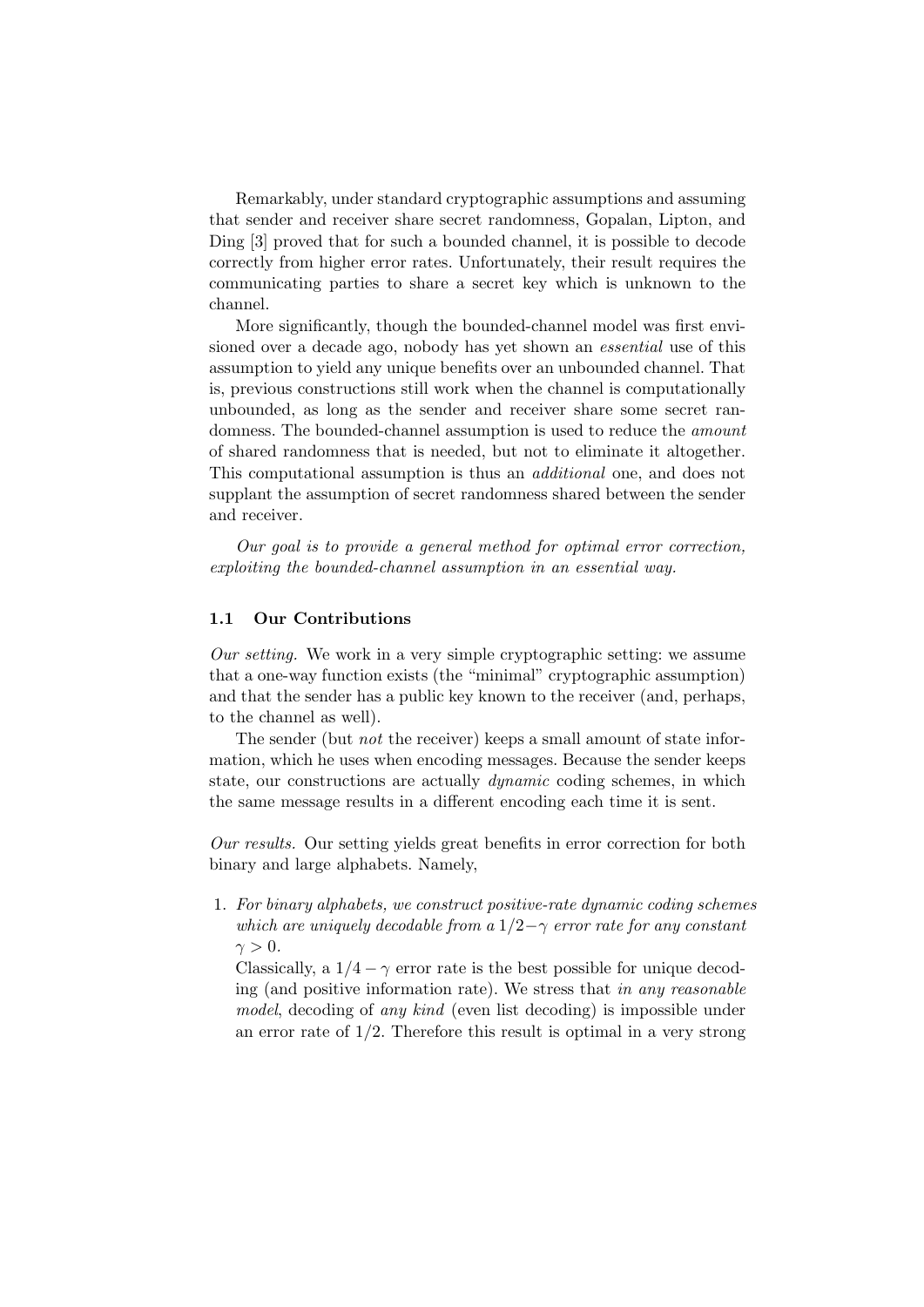sense, and matches the best possible error rates in the weaker Shannon model.

2. For large alphabets, we construct dynamic coding schemes which are uniquely decodable from a  $1 - \sqrt{R}$  error rate for any information rate  $R > 0$ . √

The 1− R error rate is actually a consequence of known list decoding algorithms, and not imposed by our technique. Note that when  $R <$  $1/4$ , we can uniquely decode from error rates much greater than  $1/2$ , which is impossible in the Hamming model.

To achieve these results, we actually prove a very general reduction, namely,

If one-way functions exist, (dynamic) unique decoding from e errors in the bounded-channel model reduces to efficient *(static)* list decoding from e errors in the Hamming model (with no asymptotic loss in information rate).

We obtain results 1 and 2 above by applying this reduction to the classical Guruswami-Sudan [7] and Reed-Solomon codes.

Optimality of our model. There are three defining characteristics of our model: (1) the sender is stateful (the amount of state required is minimal; either a single counter value or a local clock would suffice) while the receiver is stateless, (2) the sender keeps a secret key which is unknown to the channel, and (3) the channel is assumed to be computationally bounded.

We show that our model is qualitatively optimal: relaxing any of these three requirements makes the task of unique decoding under high error rates *impossible*. Thus our construction can be seen as the "best possible" use of the bounded-channel assumption for error correction. See Section 4.3 for details.

Overview of the construction. Starting with any static code, we specify a cryptographic sieving procedure, which only certain "authentic" codewords will pass. Authentic words are hard for the adversary to compute (even after seeing other authentic codewords), but easy for the sender to generate and for the recipient to sieve out.

Upon receiving a corrupted word, the recipient first list decodes it. Of course, list decoding only provides a set of candidate codewords. In order to uniquely decode, the recipient next uses the cryptographic sieve to filter out only the authentic word(s). Provided that the number of errors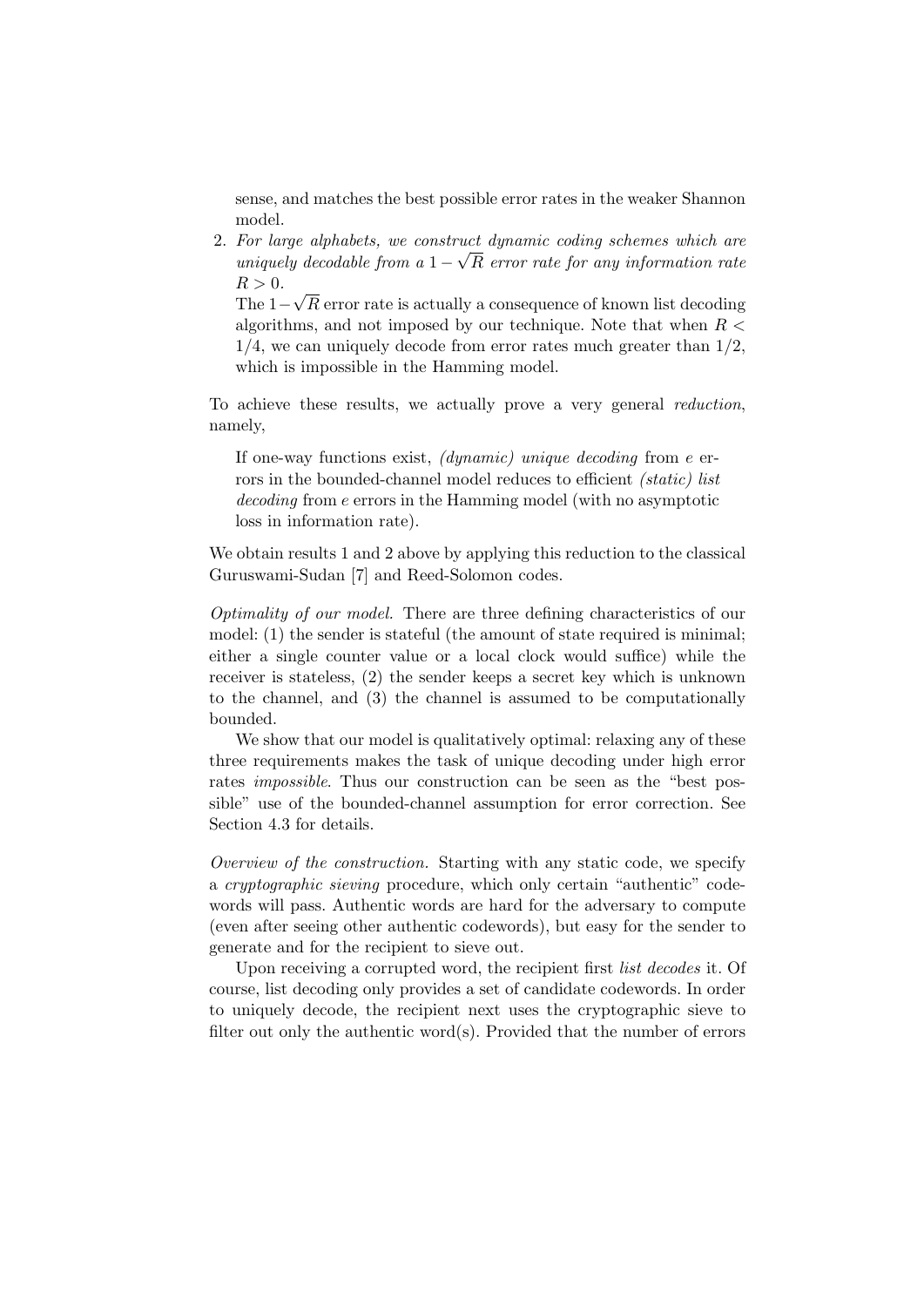is suitably limited, the intended codeword is guaranteed to appear in the decoded list and pass the sieve. However, it may not be alone: though the bounded channel cannot produce any new authentic codewords, it may be able to cause *prior* ones to appear in the decoded list. This is where the sender's state comes into play: dynamic encoding allows the receiver to choose the "freshest" word that passes the sieve, resulting (with overwhelming probability) in correct, unique decoding.

## 2 Related Work

We wish to contrast our results with several other models and techniques for tolerating high error rates.

## 2.1 List Decoding

One of the best-known methods of decoding beyond classical limits under adversarial error is known as list decoding. In list decoding, a received word is not decoded to a unique message, but rather to a short *list* of possible messages. If the number of errors is within the list-decoding radius, the original message will appear in the list.

There exist codes with rate approaching the Shannon capacity of the channel and yielding constant-size lists (cf. [5]); however, no efficient list decoding algorithms are known for such codes. Still, many popular codes have efficient list-decoding algorithms that can decode significantly beyond the half-the-distance bound.

The obvious drawback of list decoding is that one typically desires to know the unique message that was sent, rather than a list of possible messages. The works presented below, as well as our cryptographic sieve, use list decoding as a tool to extend the decoding radius, then employ additional assumptions in order to identify the correct, unique message in the list.

## 2.2 List Decoding with Side Information

Guruswami [4] achieves unique decoding under high error rates for binary alphabets. However, he makes two strong assumptions: first, the communicating parties must share a side channel which is noise-free, and must use it every time a message is sent. (Note that the side channel does not trivialize the problem, because it is only used to send strings that are much shorter than the messages.) Second, the adversary must not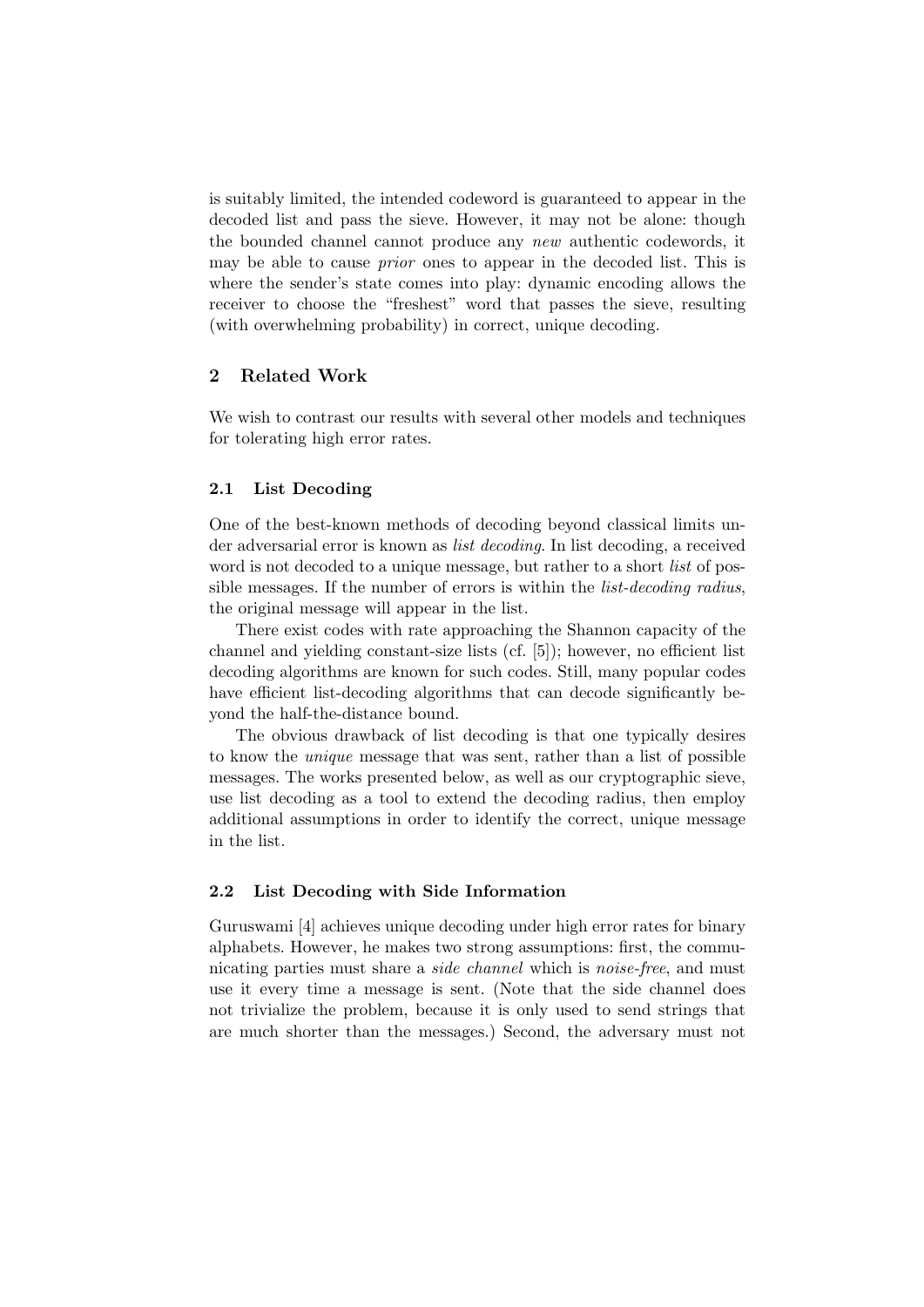know what is sent over the side channel when introducing errors in the main channel; this imposes either a privacy or timing constraint on the side-channel communication.

#### 2.3 Code Scrambling using Shared Randomness

The code-scrambling method of Gopalan, Lipton, and Ding [3] assumes that the communicating parties share some secret random (or pseudorandom) data. The randomness is used to "scramble" codewords, which reduces adversarial noise to (random) Shannon noise. Under such a randomerror model, and for certain properly-chosen codes, maximum-likelihood decoding yields the correct word with high probability.

Code scrambling and our cryptographic sieve are both based on the minimal cryptographic assumption of the existence of one-way functions.<sup>1</sup> But our underlying model compares favorably to that of code scrambling in some important ways:

Cryptographic setup. The code-scrambling method requires a random secret key to be shared between the communicating parties and kept secret from the channel. Such a setup requires either the parties to meet in advance (which may be unrealistic), or some interactive protocol to establish the private key (in addition, such a protocol would have to deal with the noisy channel that separates the two parties!).

In contrast, our cryptographic sieve works in the *public key* setting: we only require the sender to have a single public key that is known to the recipient. In fact, our results hold even when the channel possesses all the information available to the receiver, and is potentially even more computationally powerful than the receiver. Previous results certainly do not allow the channel to be this powerful.

Local state. In reality, two communicating parties usually send and receive many messages over time. Using a classical (static) code, this is no problem: each message is simply encoded and decoded on its own, with no implications for correctness. However, when shared randomness and state are introduced, one must be more careful.

The first observation is that in the code-scrambling method, the shared key (or portion thereof) must only be used one time. If any part is re-used,

<sup>&</sup>lt;sup>1</sup> The two employ different cryptographic primitives, both of which are implied by one-way functions. Gopalan et al use a pseudorandom generator, while our solution uses an existentially unforgeable signature scheme [2, 10].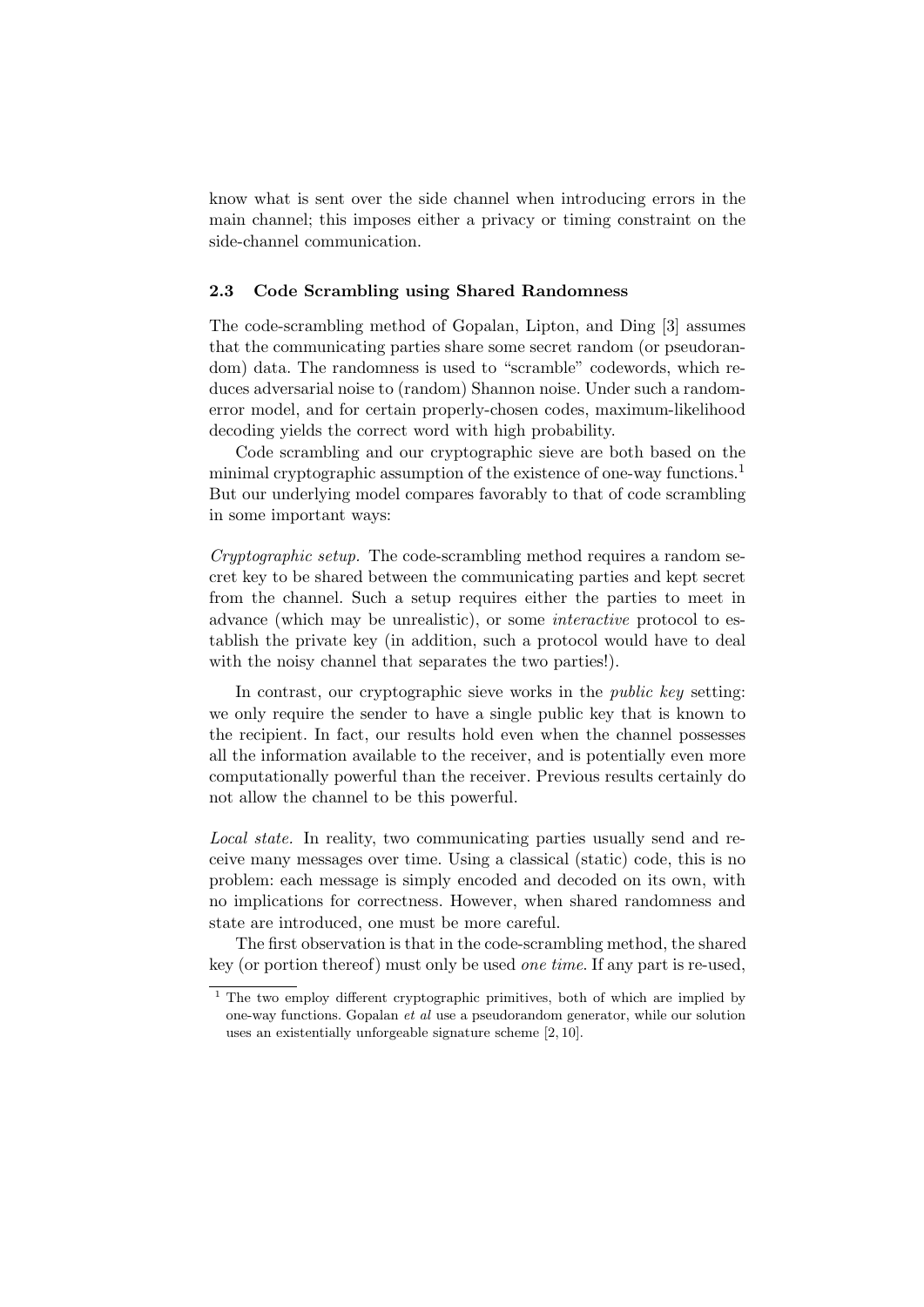the adversary gains information about how the codewords are scrambled, and may be able to introduce "non-random" errors in the future. Therefore, the code-scrambling method requires both parties to keep synchronized state. That is, they must always agree on what fresh portion of their shared (pseudo)random key should be used for scrambling and unscrambling the next message. If the parties fall out of sync (say, due to an unexpected transmission or hardware failure), then future messages will decode incorrectly.<sup>2</sup>

In contrast, our cryptographic sieve only requires the sender to maintain a small amount of local state, independent of the recipient (who is stateless). If a message is dropped or ignored, there is no effect on the correctness of future messages. <sup>3</sup>

We also compare our quantitative results with those of Gopalan *et al:* 

Binary alphabets. For binary alphabets, the code-scrambling method can yield coding schemes that handle the optimal error rate of  $\epsilon = 1/2 - \gamma$  for any  $\gamma > 0$ . In addition, the information rate is optimal, because it meets the Shannon limit of  $1 - H(\epsilon)$ .

Our method also provides unique decoding from a  $1/2 - \gamma$  error rate. We stress that while our technique yields positive asymptotic information rate, it does not yet match the Shannon limit, because the information rate is dictated by the underlying efficiently list-decodable code. While list-decodable codes matching the Shannon limit for any error rate are known to exist, it is not known how to efficiently list decode them. Fortunately, improvements in list decoding techniques automatically carry over to our construction.

Large alphabets. Implemented with Reed-Solomon codes (which require large alphabets), code scrambling allows unique decoding from a min $(1 - \sqrt{2})$  $\sqrt{R}$ , 1 − 2R) error rate (where R is the information rate), while classical unique decoding of RS codes only allows a  $(1-R)/2$  error rate. Therefore,

<sup>&</sup>lt;sup>2</sup> To relax the synchronization requirements, one might imagine sending some "synchronizing information" along with each message. However, the synchronizing information is also subject to errors, so it must be protected by some encoding, and also be recoverable separately from the message. (Using a pseudorandom function for synchronization suffers from a similar problem.) Eliminating the synchrony requirement, while retaining desirable information and error rates, seems to be quite difficult.

<sup>&</sup>lt;sup>3</sup> Of course, we cannot provide such a guarantee if the channel is allowed to arbitrarily delay messages and swap their order — however, neither can any scheme that uses synchronized state.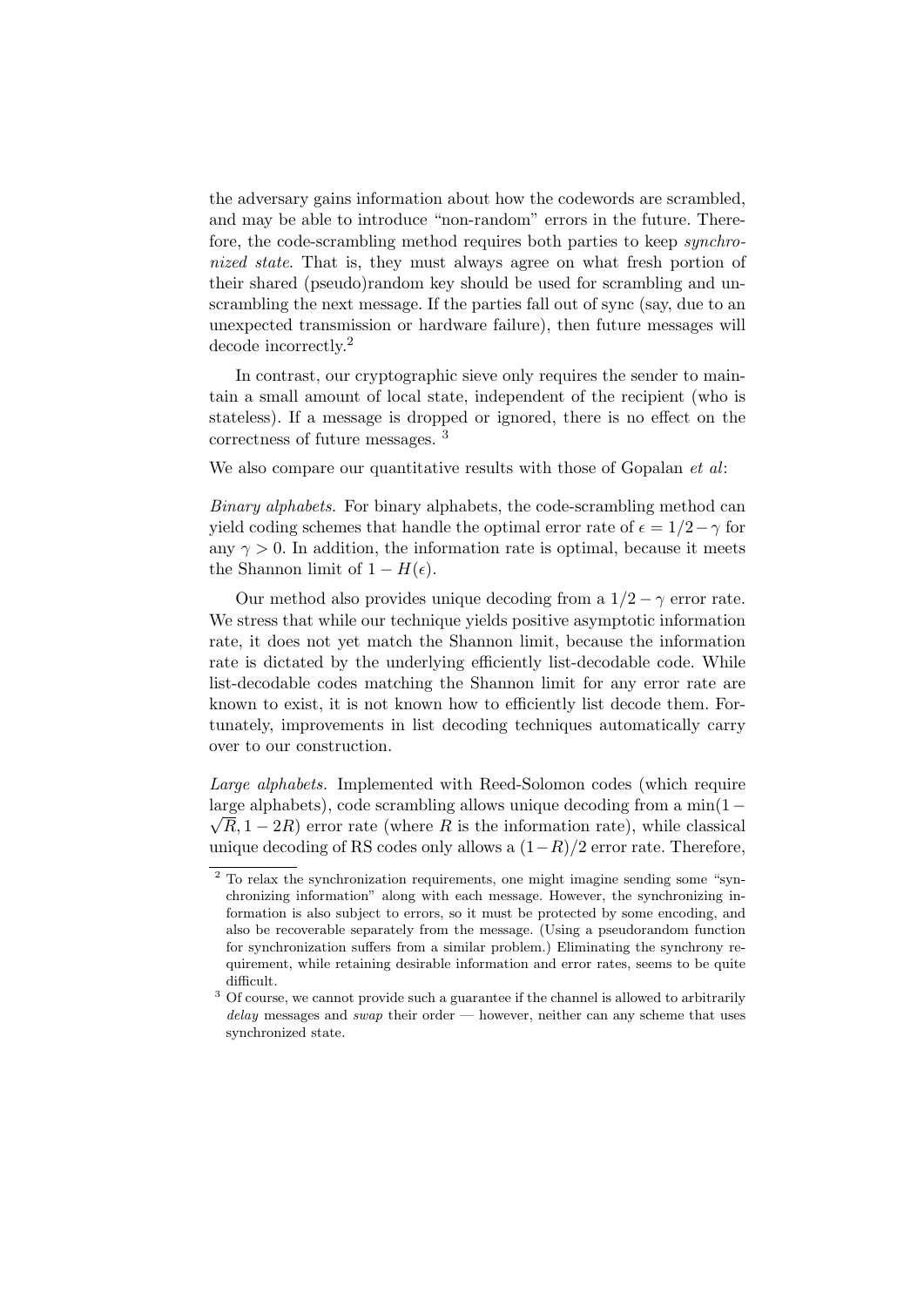for  $R \geq 1/3$  the code-scrambling method offers no advantage over classical decoding; for  $R \in (1/4, 1/3)$  there are some benefits but they are not as pronounced as in the low-rate case.

In contrast, our method meets or exceeds the asymptotic error correction rate of the code-scrambling method, at all information rates. In particular, it allows unique decoding from a  $1 - \sqrt{R}$  error rate, for all values of R.

Universality. Because it relies on the randomness of the errors, the analysis of the code-scrambling method depends essentially upon the properties of Reed-Solomon codes.<sup>4</sup> The authors also point out that a similar analysis can be applied to certain algebraic-geometry codes, and that experimental simulations using expander codes have shown positive results. However, each application of code scrambling to a new family of codes requires a new analysis (and yields, potentially, a new set of workable parameters).

Our construction, instead, is fully general: it uses an efficient listdecoding algorithm as a black-box, and requires no other special properties of the code. It reduces unique decoding against a bounded adversary to list decoding against an unbounded adversary, and retains all the asymptotic parameters of the code.

## 2.4 Private Codes

In a recent independent work, Langberg [8] describes "private codes" in which the sender and recipient use a shared secret random key (which is not known to the channel) to uniquely decode under high error rates.

Langberg assumes a computationally unbounded channel and focuses mainly on existential (rather than efficiently constructible) results, and on tight bounds for the length of the secret key. The construction uses certain combinatorial set systems to define a "secret subcode"  $C_r$  of a given static code  $C$ , based on the secret key  $r$ . Unique decoding is performed by maximum-likelihood decoding within  $C_r$ . The analysis and security proof of the scheme are somewhat complex and difficult to penetrate.

Compared to our cryptographic sieving, private codes share two main drawbacks with code scrambling. Namely,

 $4$  For Lemma 3.2 in Gopalan et al, the maximum distance separability (MDS) property of Reed-Solomon codes is the key ingredient. The MDS property is true of RS codes but not true in general.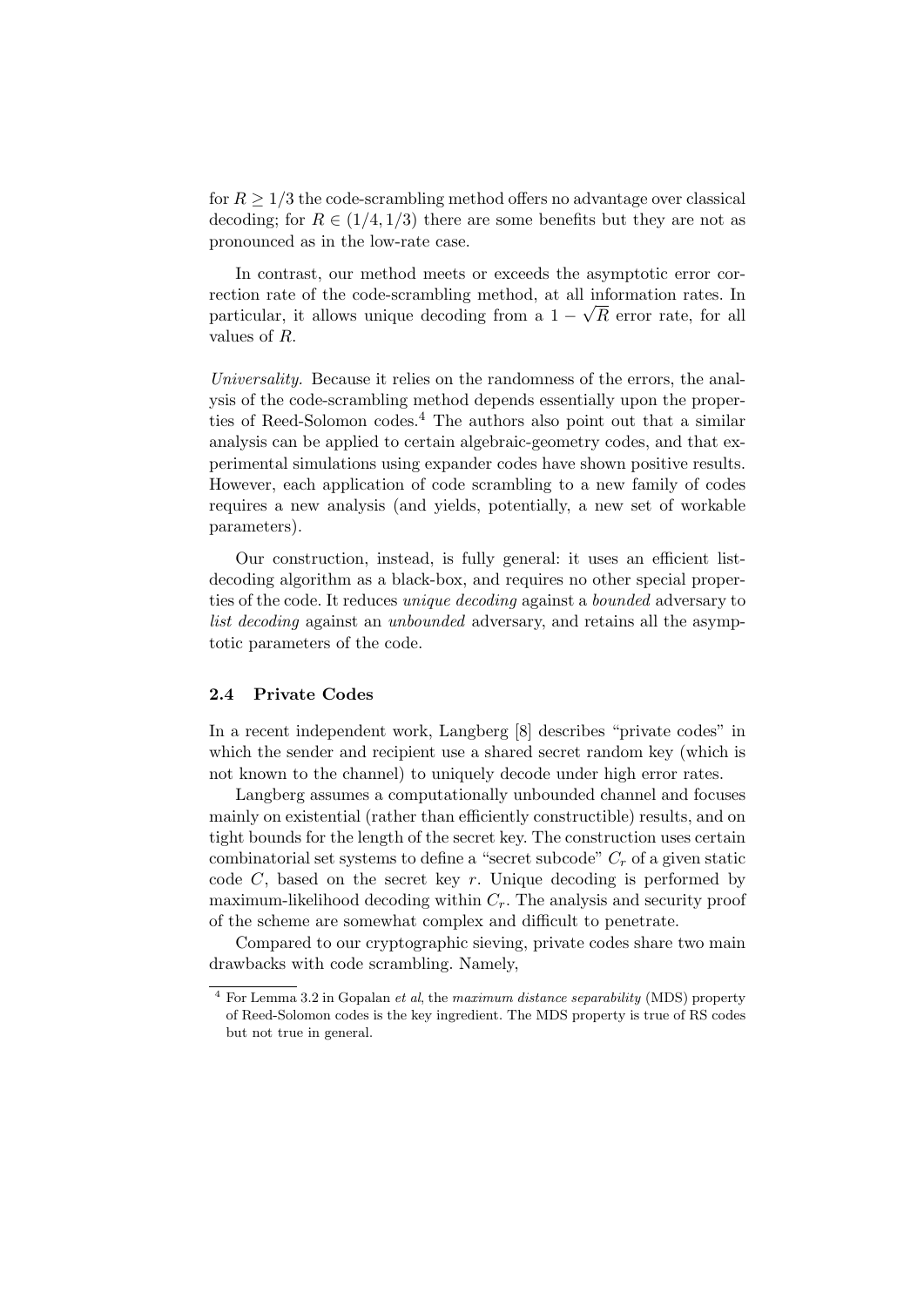- 1. They require secret randomness to be shared between the sender and receiver and kept secret from the channel. By contrast, in our model the channel is on "equal footing" with the receiver: it knows everything that is known to the latter.
- 2. They require sender and receiver to keep synchronized state. (Else they may not be able to understand each other whenever multiple messages are sent.) No such requirement exist in our model, and multiple messages can be safely sent.

Finally, in our view, we contribute a conceptually cleaner framework and simpler security proof. In retrospect, it is possible to cast private codes as a specific construction in our general framework of message authentication and cryptographic sieving.<sup>5</sup> (We thank Adam Smith for pointing out this relationship.)

## 3 Preliminaries

#### 3.1 Notation

Messages and words, which are just vectors over some alphabet, are written in bold: e.g.,  $\mathbf{m}, \mathbf{x}, \mathbf{r}$ . The concatenation of two vectors  $\mathbf{x}, \mathbf{v}$  is denoted  $\mathbf{x} \circ \mathbf{y}$ . The set  $\{1, \ldots, n\}$  is denoted by [n]. A negligible function in n is one which vanishes faster than  $1/p(n)$  for any fixed polynomial p, and is denoted by  $\nu(n)$ .

## 3.2 Relevant Coding Theory

Basic concepts. The message is the information to be sent before it is encoded; it is a vector of k symbols from some finite alphabet  $\Sigma$  (by convention, we define  $q = |\Sigma|$ ; a binary alphabet is one where  $q = 2$ ). The message is encoded as a *codeword* of n symbols from  $\Sigma$  (n is called the block length). The information rate R of the code is defined as  $R = k/n$ ; this is a measure of how much meaningful information is carried by each transmitted symbol.

<sup>5</sup> One can interpret private codes as using an (information-theoretically secure) secretkey message authentication code (MAC), rather than a (computationally secure) digital signature scheme. In this interpretation, the "secret subcode"  $C_r$  consists of encoded message-tag pairs, where the tag is a valid MAC of the message under secret key r. Maximum-likelihood decoding within  $C_r$  can be accomplished by first list decoding within C, then sieving out the decoded message-tag pairs that are authentic relative to r.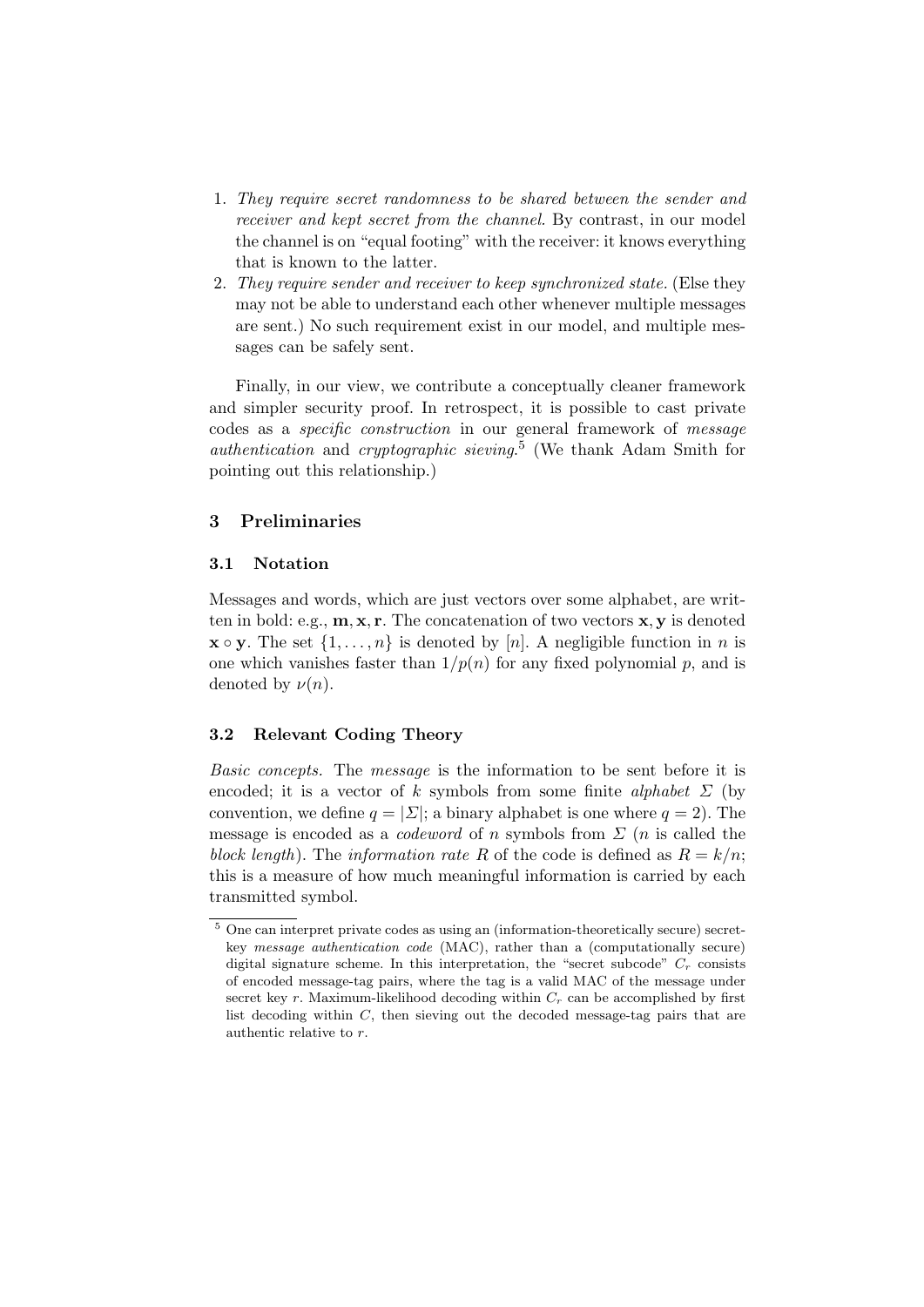After passing through the channel, a (potentially corrupted) word is received and decoded, ideally back to the intended k-symbol message. However, in order for this to be the case, the number of errors must be suitably limited. The Hamming distance  $\Delta(\mathbf{x}, \mathbf{y})$  between two words x and y is the number of symbols that differ between the two; we wish to decode the received word to the message whose codeword is nearest in Hamming distance.

**Definition 1 (Hamming distance).** For any  $x, y \in \mathbb{Z}^n$ , the Hamming distance between x and y, denoted  $\Delta(x, y)$ , is the number of positions i in which  $x_i$  and  $y_i$  differ:  $\Delta(\mathbf{x}, \mathbf{y}) = |\{i \in [n] : x_i \neq y_i\}|.$ 

**Definition 2** (Coding scheme, rate). An  $(n, k)$ <sub>q</sub>-coding scheme  $C =$  $(E, D)$  over alphabet  $\Sigma$  is an encoding function  $E : \Sigma^k \to \Sigma^n$  and a decoding function  $D: \Sigma^n \to \Sigma^k$  for some positive integers  $n \geq k$ ,  $q =$  $|\Sigma| \geq 2$ . The (relative) rate or information rate of the scheme, denoted R, is defined as  $R = k/n$ . The scheme tolerates error rate  $\rho$  if, for all  $\mathbf{m} \in \Sigma^k$  and all  $\mathbf{r}$  such that  $\Delta(E(\mathbf{m}), \mathbf{r}) \leq \rho n$ ,  $D(\mathbf{r}) = \mathbf{m}$ .

List decoding. Even if the actual error rate exceeds the rate  $\rho$  tolerated by a coding scheme, in some contexts it may be sufficient to decode to a short list of messages containing the intended one. List decoding finds such a list of all messages which encode to within some distance  $\epsilon n$  of the received word, where  $\epsilon$  may be significantly greater than  $\rho$ .

**Definition 3** (List decodability). An  $(n, k)$ <sub>a</sub> coding scheme  $C = (E, D)$ over  $\Sigma$  is  $(\epsilon n, L)$ -list decodable if, for any  $\mathbf{r} \in \Sigma^n$ , there exist  $\ell \leq L$ distinct messages  $\mathbf{m}_1, \ldots, \mathbf{m}_\ell \in \Sigma^k$  such that  $\Delta(\mathbf{r}, E(\mathbf{m}_j)) \leq \epsilon n$  for all  $i \in [\ell].$ 

Asymptotics. In order to make meaningful asymptotic statements about the rate of a coding scheme or the efficiency of encoding and (list) decoding, we must consider infinite families having increasing block lengths.

Definition 4 (Family of coding schemes). An infinite family  $\mathbb C$  of coding schemes is a set  $\mathbb{C} = \{C_i\}_{i=1}^{\infty}$  where  $C_i = (E_i, D_i)$  is an  $(n_i, k_i)_{q_i}$ coding scheme, and  $\lim_{i\to\infty} n_i = \infty$ .

The (asymptotic) information rate (often just abbreviated rate) of  $\mathbb{C}$ , denoted  $R(\mathbb{C})$ , is defined to be  $R(\mathbb{C}) = \liminf_{i \to \infty} k_i/n_i$ .

If  $C_i$  is an  $(\epsilon_i n_i, L_i)$ -list decodable coding scheme, then we say that  $\mathbb C$ is list decodable under error rate  $\epsilon(\mathbb{C}) = \liminf_{i \to \infty} \epsilon_i$ .

If  ${E_i}$  and  ${D_i}$  (respectively) can be computed by two uniform polynomialtime algorithms, we say that the coding scheme is efficient.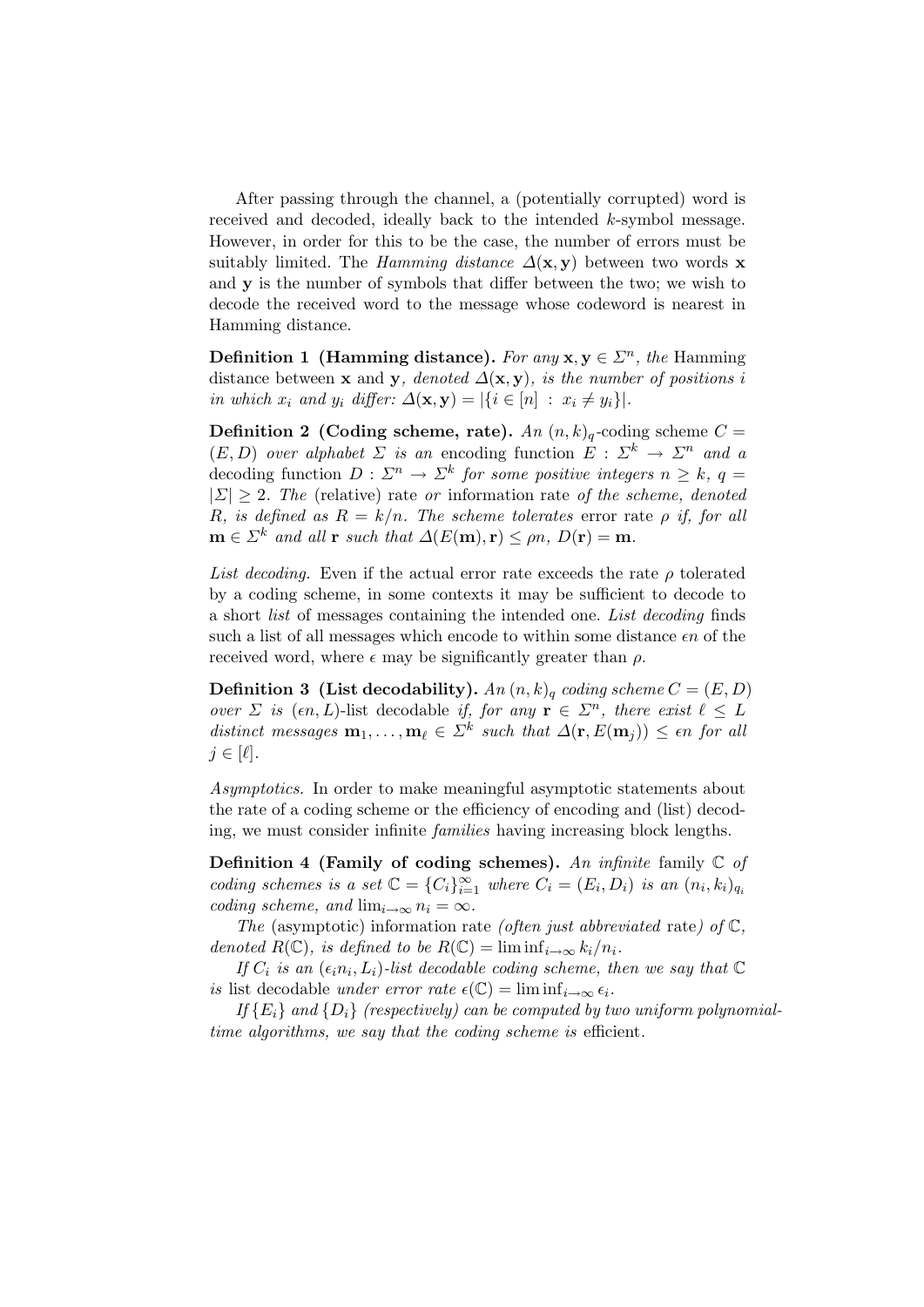**Definition 5 (List decoding algorithm).** If  $\mathbb{C} = \{C_i\}$  is a family of  $(n_i, k_i)_{q_i}$  coding schemes  $C_i = (E_i, D_i)$  over alphabet  $\Sigma_i$ , and each  $C_i$  is  $(\epsilon_i n_i, L_i)$ -list decodable, then an efficient list decoding algorithm for these parameters is a polynomial-time algorithm LD such that for all i and any  $\mathbf{r} \in \Sigma_i^{n_i}$ , LD( $\mathbf{r}$ ) outputs all  $\ell \leq L_i$  messages  $\mathbf{m}_1, \ldots, \mathbf{m}_{\ell} \in \Sigma_i^{k_i}$  such that  $\Delta(\mathbf{r}, E_i(\mathbf{m}_j)) \leq \epsilon_i n_i$  for all  $j \in [\ell].$ 

Note that LD must run in polynomial time in the size of its input, so in particular the list size  $L_i$  must be polynomially related to  $n_i$ . Many families are indeed efficiently list decodable for high error rates.

#### 3.3 Relevant Cryptography

We require signature schemes which are existentially unforgeable under chosen message attack [2]. Such schemes were first shown to exist under a hardness of factoring assumption, and later under the assumption that one-way functions exist [10].

## 4 Dynamic Coding Schemes

#### 4.1 The Formal Model

The issues of a bounded adversary, stateful players, and chosen-message attacks are not captured by the classical coding theory definitions. Here we formally define a bounded noisy channel and the requirements for the sender and receiver. For ease of notation, we provide definitions modeling the channel as a uniform algorithm; a non-uniform treatment is easily adapted.

A dynamic coding scheme for a family of parameters  $\{(n_i, k_i, q_i)\}_{i=1}^{\infty}$ (with  $\lim_{i\to\infty} n_i = \infty$ ) is a triple of probabilistic polynomial-time algorithms  $(G, S, R)$  such that:

- $G(1^{k_i}, 1^{n_i})$  outputs a pair  $(pk, sk);$
- $-S(m, sk, aux)$ , where sk was produced by  $G(1^{k_i}, 1^{n_i})$ , m is of length  $k_i$  over a  $q_i$ -ary alphabet  $\Sigma_i$ , and aux is some local state, outputs  $(\mathbf{x}, aux')$  where  $\mathbf{x} \in \sum_{i}^{n_i}$ , and  $aux'$  is the updated local state that will be provided on the next invocation of  $S$ ;
- $R(\mathbf{r}, p k)$ , where  $p k$  was produced by  $G(1^{k_i}, 1^{n_i})$  and  $\mathbf{r} \in \Sigma_i^{n_i}$ , outputs some  $\mathbf{m}' \in \sum_{i}^{k_i}$ .

The *information rate* of such a scheme is  $\liminf_{i\to\infty} k_i/n_i$ .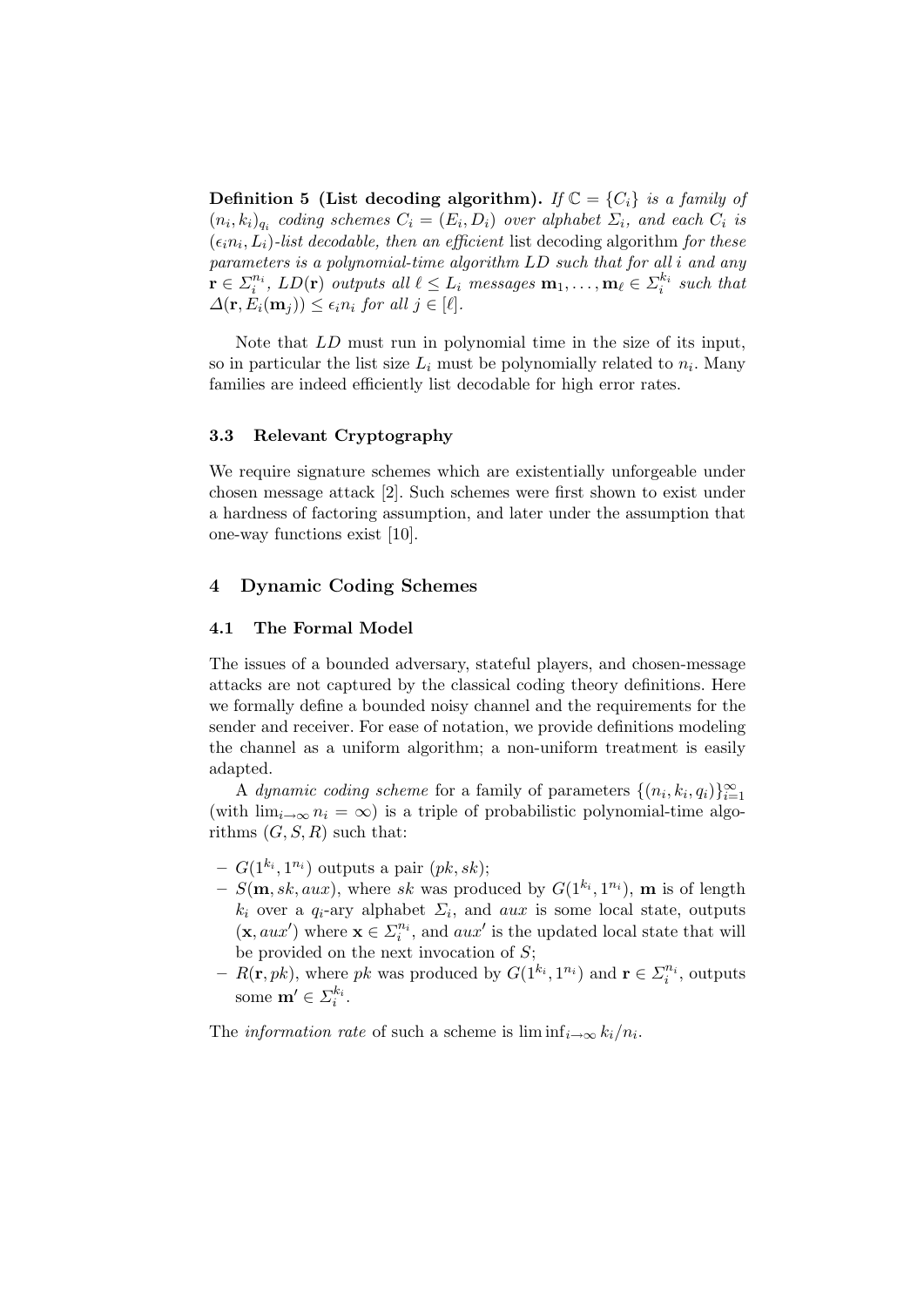An (adversarial) *channel* C with *error rate*  $\epsilon$  is a probabilistic polytime algorithm which interacts with a sender  $S$  and receiver  $R$  in a chosenmessage attack, which proceeds as follows:

- 1.  $G(1^{k_i}, 1^{n_i})$  produces  $(pk, sk)$ .
- 2. On input pk to  $\mathcal{C}$ , the following process is repeated until  $\mathcal{C}$  terminates:
	- − On the *j*th iteration,  $\mathcal{C}$  chooses a message  $\mathbf{m}_j \in \sum_i^{k_i}$  and hands it to the sender.
	- The sender encodes  $\mathbf{m}_i$  using  $S(\mathbf{m}_i, sk, aux_j)$ , yielding  $aux_{j+1}$  and some  $\mathbf{x}_j \in \sum_i^{n_i}$ , which is given to  $\mathcal{C}$ .
	- C produces a word  $\mathbf{r}_j$  such that  $\Delta(\mathbf{x}_j, \mathbf{r}_j)$  ≤  $\epsilon n_i$  with probability  $1 - \nu(n_i)$ , and hands  $\mathbf{r}_i$  to the recipient.
	- The recipient runs  $R(\mathbf{r}_j, pk)$  and outputs a message  $\mathbf{m}'_j$ .

We say that  $\mathcal C$  succeeds at causing an incorrect decoding if, for any j in the above experiment,  $\mathbf{m}'_j \neq \mathbf{m}_j$ . We say that a dynamic code uniquely decodes from error rate  $\epsilon$  if, for any channel C of error rate  $\epsilon$ ,  $Pr[\mathcal{C} \text{ succeeds}] \leq \nu(n_i),$  where the probability is taken over the random choices of  $G, S, R$ , and  $C$ .

Remark 1. In contrast to many cryptographic definitions of an adversary, our channel is not allowed to drop or re-order messages. That is, the channel must deliver a corrupted message before requesting a new message from the sender.

Against a more powerful channel which can drop and re-order messages, we are still able to construct coding schemes which provide similar guarantees about message integrity — provided that the receiver also keeps state. (However, the receiver's state is independent of the sender's.) We omit the details in this version of the paper.

## 4.2 The Construction

Intuition. The first attempt at a cryptographic sieve is to just sign each message and send the signature along with it. This obviously doesn't work because the signature is also subject to errors. The natural fix is to protect the signature in transit by also encoding it, using appropriate parameters. Unfortunately, a careful analysis (even using list decodable coding schemes for both the message and signature) shows that this approach yields no improvement in overall rate.

The key insight is that the message and signature should be encoded together, rather than separately. To communicate a message m, the sender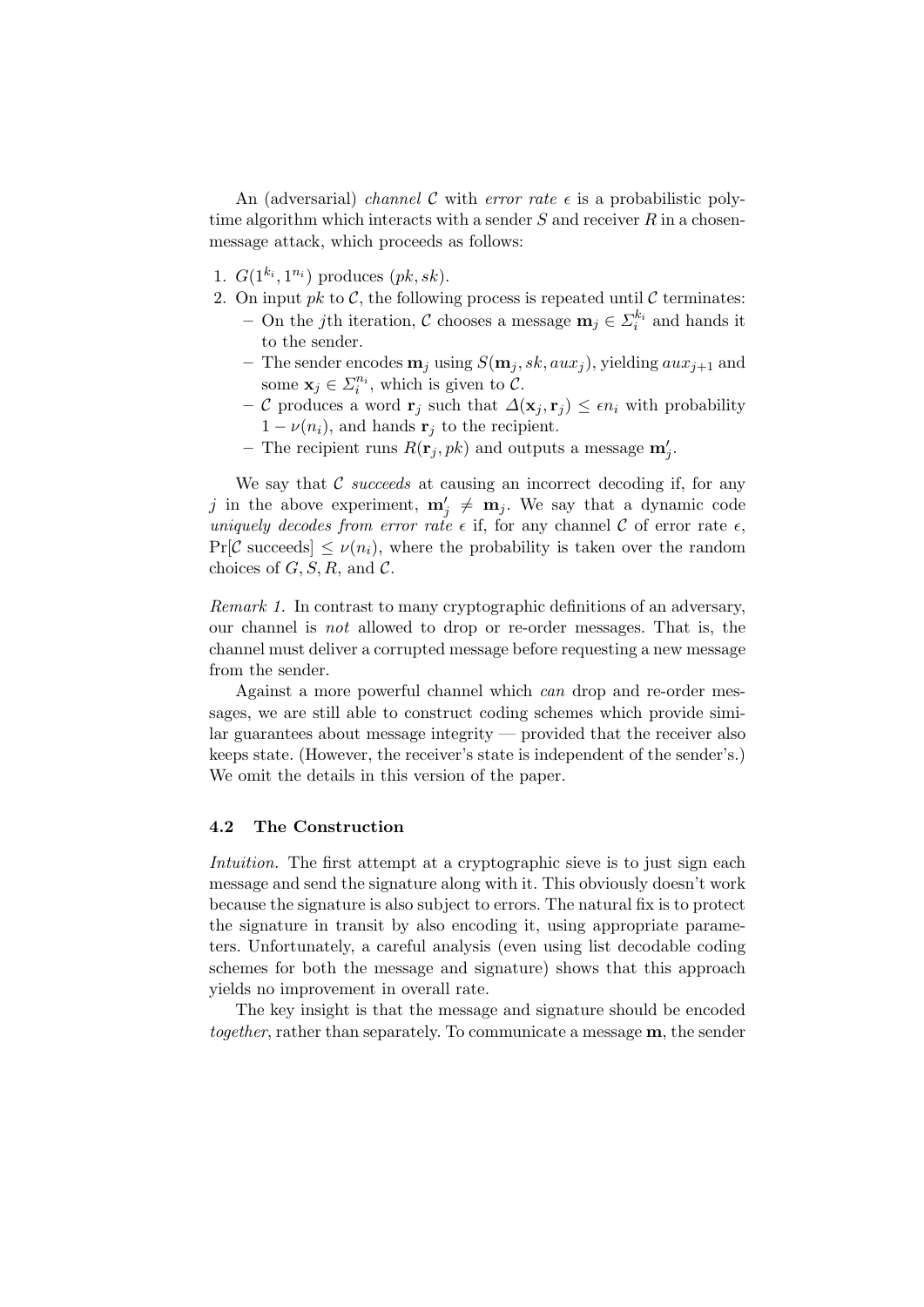first signs m, then encodes the message-signature pair. To decode a received word r, the recipient applies the list decoding algorithm to r, yielding a list of potential message-signature pairs. If the number of errors is suitably bounded, then the original pair will appear in the list, and the signature will verify. And by the unforgeability of the signature scheme, the other pairs will not verify and can be thrown out. Therefore the original message can be recovered uniquely.

There is one hidden difficulty in the above description: the list may actually include several pairs that verify, but which correspond to messages sent *in the past*.<sup>6</sup> This event cannot be used to break the signature scheme, because a valid forgery must involve a *new*, unsigned message. Therefore we must find a way to disambiguate among potentially several valid message-signature pairs in the list.

The solution is for the sender to maintain a short counter t. The current value of the counter is appended to each message (and signed along with it), then incremented. Among all valid message-signature pairs in the decoded list, the recipient chooses the one with the largest counter. In other words, the recipient always decodes to the "freshest" message in the list. We note that the recipient is stateless, while the sender need only maintain the value of the counter.

Indeed, there are only two essential requirements for the counter values: they must not be reused, and the receiver must be able to recognize the most recent counter value in a list. Any monotonically increasing sequence satisfies these requirements; in particular, a timestamp is sufficient. (Note that the sender's clock need not be synchronized with any other clock, nor is relative clock drift a concern.) Our construction may be viewed as confirmation of some conventional wisdom: one should always date and sign one's correspondence!

The formal construction. Let  $\mathbb C$  denote some family  $\mathbb C = \{C_i\}$  of  $(n_i, k_i)_{q_i}$ ,  $(e_i, L_i)$  list decodable coding schemes that has an efficient encoding procedure E and an efficient list decoding procedure LD for parameters  $(e_i, L_i)$ . Note that the efficiency constraints imply that  $n_i$  grows polynomially with  $k_i$  (in fact, we are most interested in the case where this growth is linear), and that the decoded list sizes are polynomial in  $n_i$ .

Also assume we are given some signature scheme (Gen, Sig, Ver) which is existentially unforgeable under an adaptive chosen-message attack. Recall that the key generator Gen requires a security parameter

 $6$  This can happen if two prior message-signature pairs map to two codewords separated by, say, the minimum distance of the code.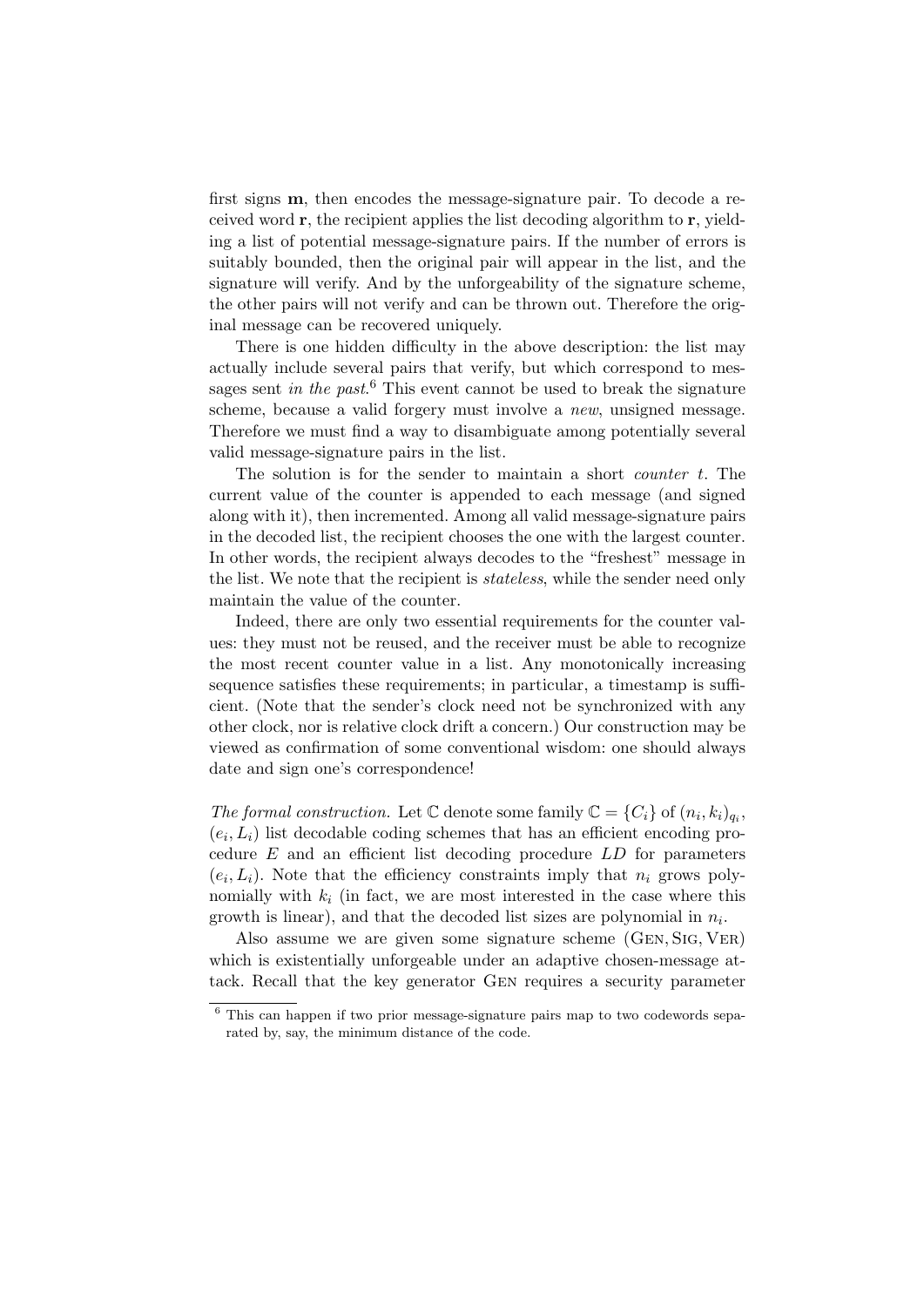$k'$ ; for simplicity we assume wlog that the corresponding signature length is  $k'$ . We require the signature size to be small relative to the message size, therefore when using code  $C_i$  we use a security parameters of, say,  $k'_i = \sqrt{k_i}.$ 

Additionally, the sender  $S$  maintains a state variable  $t$ , which is a counter initialized to 0. This counter will also appended to the message, so again we want it to be short. When using code  $C_i$ , we append the value of the counter using  $k'_i = \sqrt{k_i}$  symbols in some canonical way; this provides for  $q_i^{k'_i}$  unique counters, which is super-polynomial in  $n_i$ .

We now describe the dynamic coding scheme. The codes will have message lengths of  $k_i - 2k'_i = k_i - 2\sqrt{k_i}$  and corresponding block lengths of  $n_i$ . The algorithms are as follows:

- $-G(1^{k_i}, 1^{n_i})$ : let  $k'_i =$ √  $\overline{k_i}$ . Compute and output  $(pk, sk) \leftarrow$  GEN $(1^{k'_i})$ .
- $-S(\mathbf{m}, sk, aux = t):$  compute  $\sigma \leftarrow \text{SIG}_{sk}(\mathbf{m} \circ t)$ . Output  $(E(\mathbf{m} \circ t \circ$  $\sigma$ ),  $aux' = t + 1$ ).
- $-R(\mathbf{r}, p k)$ : list decode  $\mathbf{r}: (\mathbf{m}_1 \circ t_1 \circ \sigma_1), \ldots, (\mathbf{m}_\ell \circ t_\ell \circ \sigma_\ell) \leftarrow LD(\mathbf{r}).$ Consider all pairs  $(m_i, t_i)$  such that  $VER_{pk}(m_i \circ t_i, \sigma_i) = 1$  and  $t_i =$  $\max_i t_i$ . If at least one such  $m_i$  exists and are all the same message, output that message. Otherwise, output ⊥.

Theorem 1. Assuming one-way functions exist, the above dynamic code  $(G, S, R)$  uniquely decodes from error rate  $\epsilon(\mathbb{C})$  and has information rate  $R(\mathbb{C})$ .

*Proof.* Clearly the rate of the scheme is  $R(\mathbb{C})$ , because  $\liminf_{i\to\infty} (k_i - \mathbb{C})$  $2\sqrt{k_i}$ / $n_i = \liminf_{i \to \infty} k_i/n_i = R(\mathbb{C}).$ 

Now suppose for contradiction there exists a channel  $\mathcal C$  with error rate  $\epsilon$  that causes R to incorrectly decode some message with probability  $1/p(n_i)$  for some polynomial  $p(\cdot)$  and for infinitely many  $n_i$ . We will use  $\mathcal C$  to construct a forger  $F$  for the signature scheme.  $F$  will receive message requests from  $\mathcal C$  and use its signing oracle to simulate the sender, then pass authentic codewords to the channel. The channel will produce corrupted words, and the forger will simulate the recipient on them. If decoding is incorrect at any point (which is detectable), the incorrect output can be used to construct a forgery. We now proceed more formally.

First note that for infinitely many  $n_i$ , C makes fewer than  $q_i^{k'_i}$  queries, and the counter values are all distinct. From now on, we consider only those  $n_i$ . Now  $F^{\mathcal{O}}(pk)$  works as follows: let  $k_i = (k'_i)^2$ , and  $n_i$  be the block length corresponding to  $k_i$ , and  $t \leftarrow 0$ . Run  $\mathcal{C}(pk)$ . When  $\mathcal C$  requests a message **m** to be sent, query  $\sigma \leftarrow \mathcal{O}(\mathbf{m} \circ t)$ , and return  $\mathbf{w} = E(\mathbf{m}, t, \sigma)$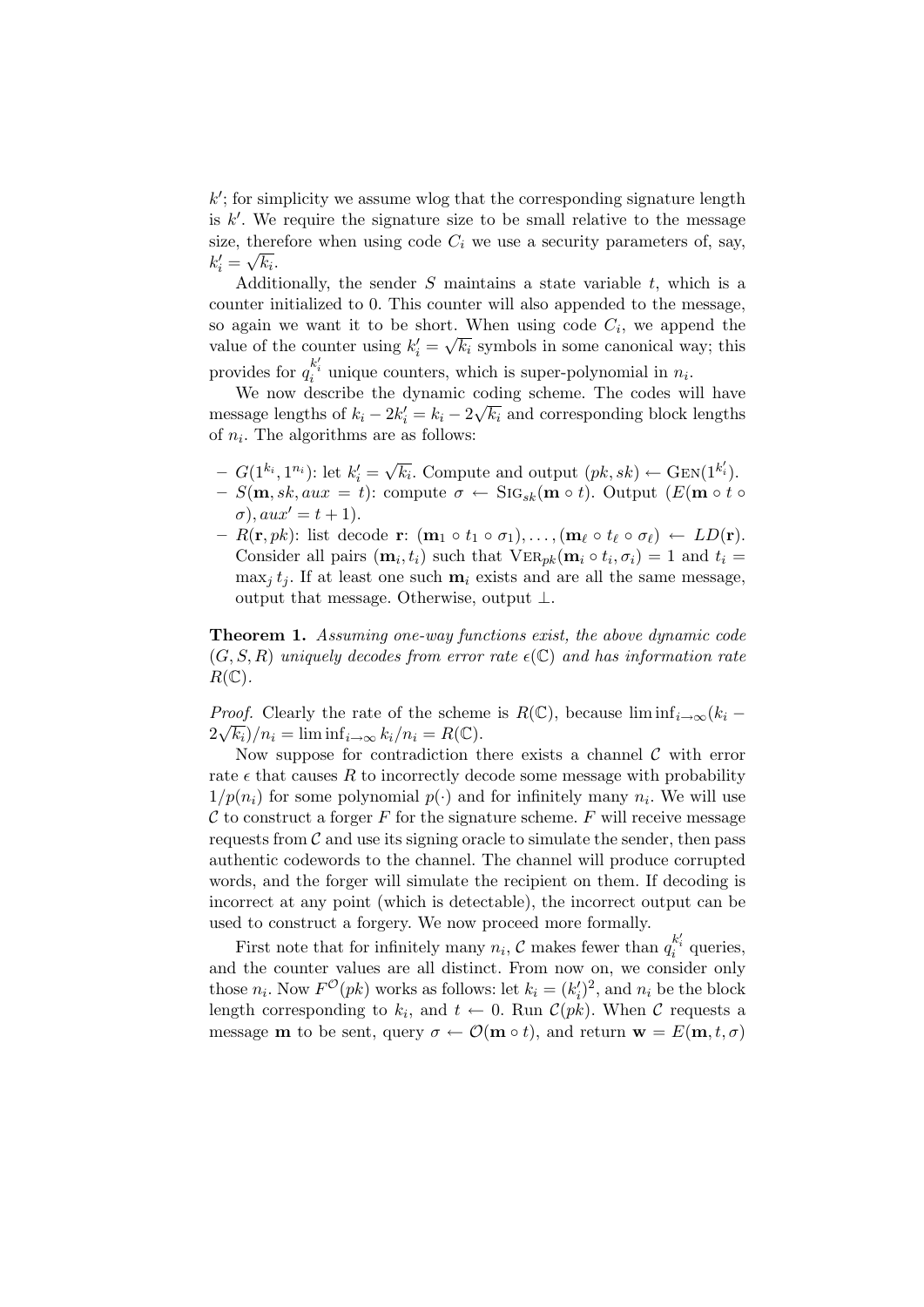to the channel. Receive  $\mathbf r$  (a corrupted version of  $\mathbf w$ ) from the channel, where  $\Delta(\mathbf{r}, \mathbf{w}) \leq \epsilon n_i$  (except with probability  $\nu(n_i)$ ), and list decode:  $(\mathbf{m}_1 \circ t_1 \circ \sigma_1), \ldots, (\mathbf{m}_\ell \circ t_\ell \circ \sigma_\ell) \leftarrow LD(\mathbf{r}),$  where  $\ell \leq L_i$ . By assumption on  $\mathcal{C}$ ,  $(\mathbf{m} \circ t \circ \sigma)$  appears in the list (except with probability  $\nu(n_i)$ ). If there exists some  $\mathbf{m}_i$  such that  $VER_{pk}(\mathbf{m}_i \circ t_i, \sigma_i) = 1$  and  $t_i > t$ , or such that  $m_i \neq m$  and  $t_i = t$ , then output  $(\mathbf{m}_i \circ t_i, \sigma_i)$  as a forgery. Otherwise, increment t and repeat with the next message chosen by  $\mathcal{C}$ , until it aborts.

Note that R decodes incorrectly if and only if some  $\sigma_i$  is a valid signature of  $m_i \circ t_i$ , and either  $t_i > t$ , or  $t_i = t$  and  $m_i \neq m$  (because all counters in the experiment are unique). In the first case,  $\mathcal{O}$  was never queried on  $m_i \circ t_i$ , because  $t_i$  is too large. In the second case,  $\mathcal O$  was never queried on  $m_i \circ t_i$  because only  $m \neq m_i$  was queried with counter  $t = t_i$ . Therefore  $(m_i \circ t_i, \sigma_i)$  constitutes a forgery. The success probability of  $F^{\mathcal{O}}$  on security parameter  $k_i'$  is negligibly smaller than  $p(n_i)$  (the success probability of C on block lengths of size  $n_i$ ), and by assumption  $n_i$  grows polynomially with  $k_i = (k'_i)^2$ . This contradicts the unforgeability of the signature scheme, as desired.

Remark 2. A similar construction works in the private-key setting, in which the sender and recipient share a private key that is unknown to the channel. Instead of signing each message, the sender uses a message authentication code (MAC) that is existentially unforgeable under chosen-message attack.<sup>7</sup> We stress that the receiver remains stateless in this modified scheme. The only difference in the proof is that the forger cannot detect a successful forgery, but instead chooses a random element of the decoded list during a random query by the channel. This alters the concrete security analysis of the scheme, but still leads to a non-negligible chance of forgery.

Corollary 1. Assuming one-way functions exist, there exist binary dynamic coding schemes with error rate  $1/2 - \gamma$  for any  $\gamma > 0$  and positive asymptotic information rate.

Proof. Apply Theorem 1 to the concatenated codes of Guruswami and Sudan [7]. The Reed-Solomon concatenated codes are efficiently encodable, have asymptotic rate  $\Omega(\gamma^8)$ , and can be efficiently list decoded under error rate  $1/2 - \gamma$ , for any constant  $\gamma > 0$ . The algebraic-geometry concatenated codes also have efficient algorithms and asymptotic rate  $\Omega(\gamma^6 \log 1/\gamma).$ 

 $\frac{7}{7}$  Such a MAC can be constructed using a pseudorandom function family, which exists if and only if one-way functions exist [1].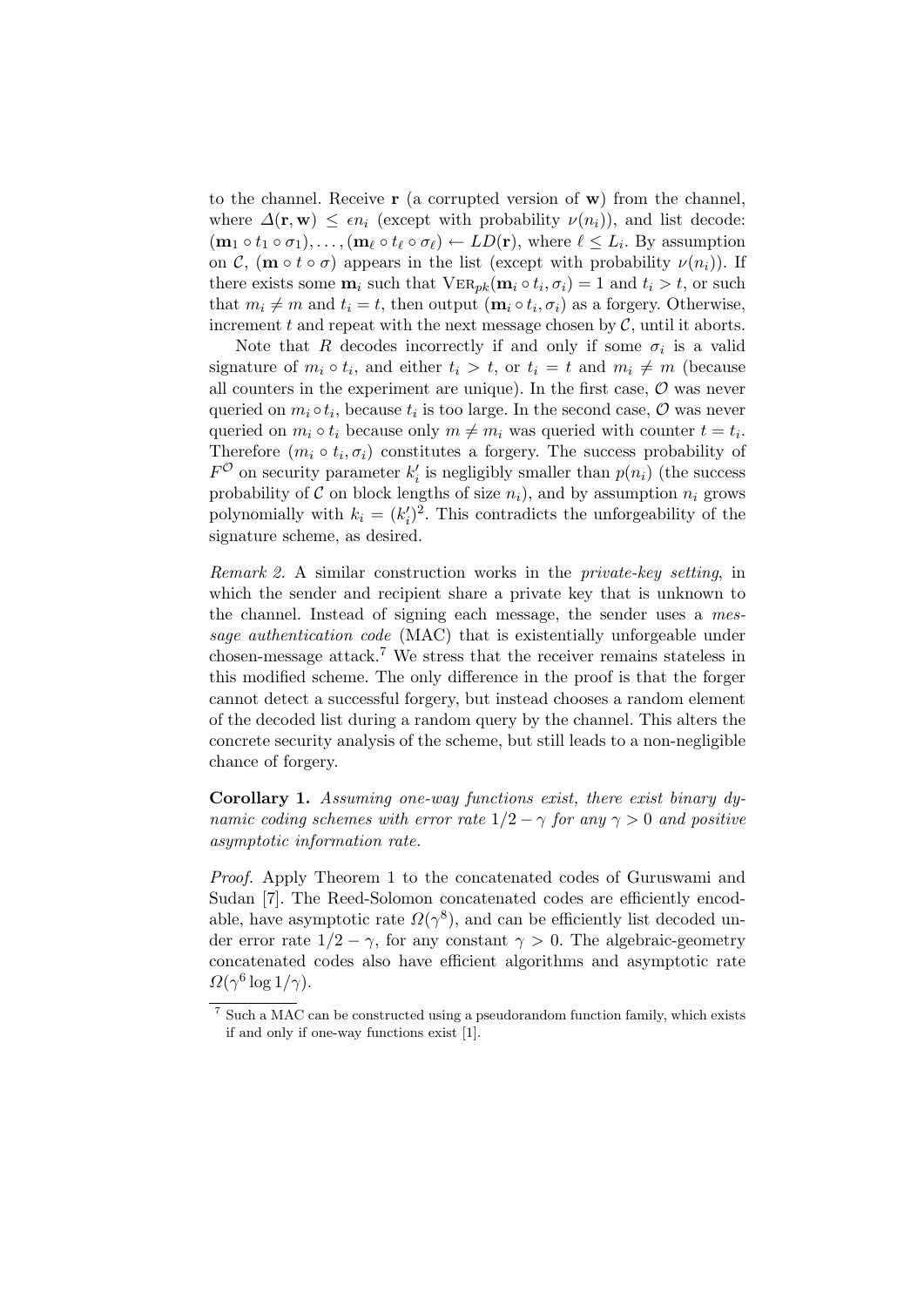Alternatively, one may use the efficiently list-decodable codes of Guruswami *et al* [5], which have asymptotic rate  $\Omega(\gamma^4)$  for error rate  $1/2 - \gamma$ .

**Corollary 2.** Assuming one-way functions exist, there exist large-alphabet dynamic coding schemes with error rate  $1 - \sqrt{R}$  for any information rate  $R > 0$ .

*Proof.* Apply Theorem 1 to Reed-Solomon codes. These codes are efficiently encodable and list decodable under error rate  $1 - \sqrt{R}$  using the Guruswami-Sudan algorithm [6].

## 4.3 Optimality of the Model

In our model, the sender keeps a secret key and maintains some local state between each encoding, and the channel is computationally bounded. Propositions 1, 2, and 3 establish that these features are *essential*: under several natrual relaxations of the model, decoding from high error rates is impossible.

The following well-known lemma will be useful in our proofs:

Lemma 1 (Plotkin bound). For any  $2n + 1$  strings  $\mathbf{x}_1, \ldots, \mathbf{x}_{2n+1} \in$  $\{0,1\}^n$ , there exist i, j such that  $i \neq j$  and  $\Delta(\mathbf{x}_i, \mathbf{x}_j) < n/2$ .

Proposition 1. Consider any dynamic coding scheme for parameters  $\{(n_i, k_i, q_i)\}\$ <sub>i</sub> where both the sender and receiver are stateless.

If  $q_i = 2$  and  $2^{k_i} \ge 2n_i+1$  for infinitely many i, an adversarial channel with any error rate  $> 1/4$  can cause incorrect decoding with probability non-negligible in  $n_i$ .

For any values of  $q_i$ , an adversarial channel with any error rate  $> 1/2$ can cause incorrect decoding with probability non-negligible in  $n_i$ .

These results hold even if the sender and receiver are randomized and have secret or public keys, and the channel is polynomially bounded.

*Proof.* We first prove the result for binary alphabets (i.e.,  $q_i = 2$ ). (We assume  $2^{k_i} > 2n_i + 1$  simply to guarantee that at least  $2n + 1$  distinct messages can be sent.)

For any n and  $\mathbf{x}, \mathbf{x}' \in \{0,1\}^n$ , if  $\Delta(\mathbf{x}, \mathbf{x}') < n/2$ , define  $M(\mathbf{x}, \mathbf{x}')$  to be some canonical **r** such that  $\Delta(\mathbf{x}, \mathbf{r}) < [n/4]$  and  $\Delta(\mathbf{r}, \mathbf{x}') \leq [n/4]$ . Note that M is easily computable. We now describe a channel  $\mathcal C$  which will cause an incorrect decoding with non-negligible probability.

C chooses two distinct messages  $\mathbf{m}, \mathbf{m}'$  at random and queries the sender on **m**, yielding  $\mathbf{x} \in \{0,1\}^n$ , then passes it to the receiver without error. C then queries the sender on  $\mathbf{m}'$ , yielding  $\mathbf{x}' \in \{0,1\}^n$ . If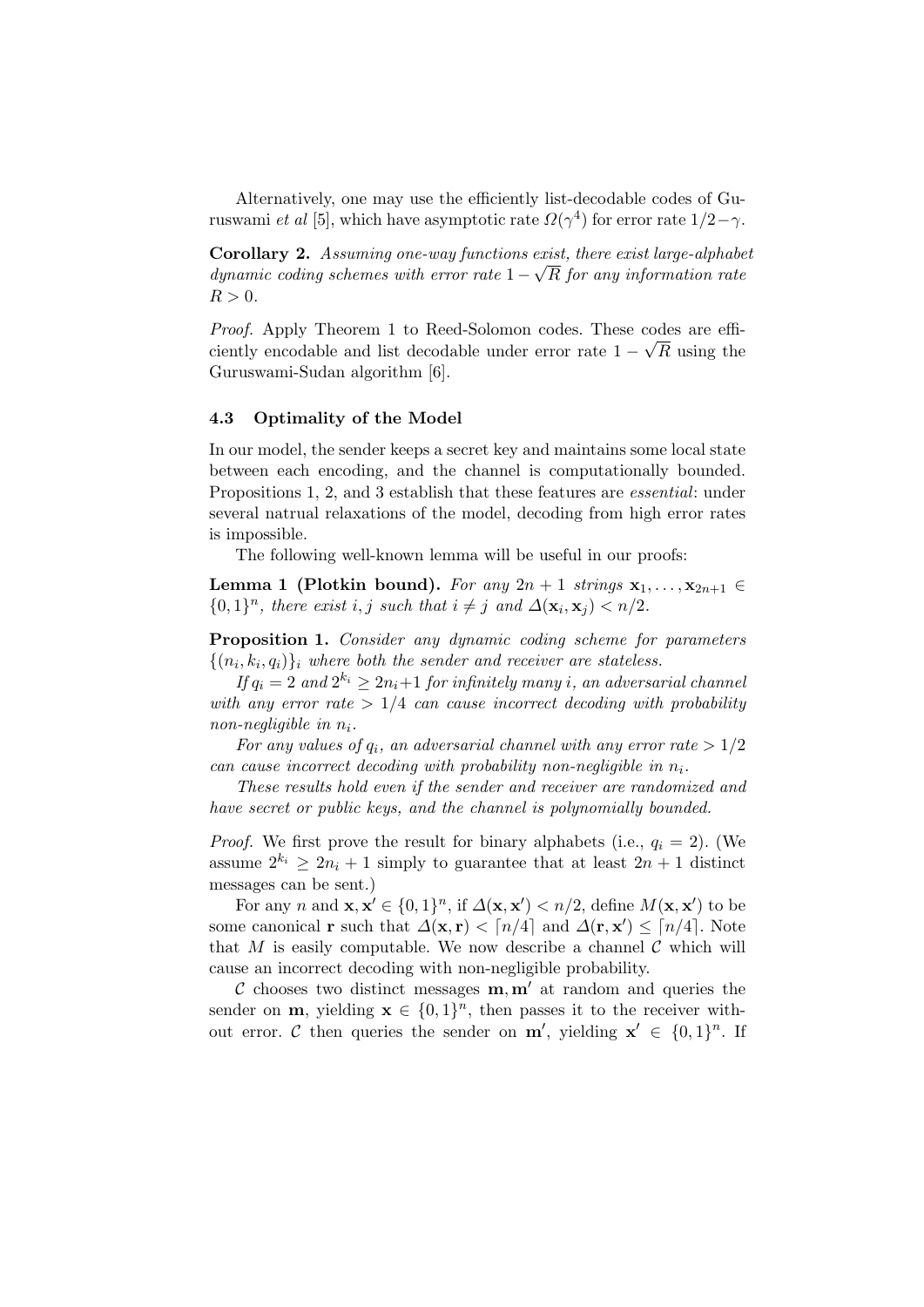$\Delta(\mathbf{x}, \mathbf{x}')$  < n/2, C sends either  $M(\mathbf{x}, \mathbf{x}')$  or  $M(\mathbf{x}', \mathbf{x})$  to the recipient, each with probability  $1/2$  (this requires introducing at most  $\lceil n/4 \rceil$  errors to  $x'$ ). Otherwise,  $C$  sends  $x'$  uncorrupted.

Conditioned on  $\Delta(\mathbf{x}, \mathbf{x}') < n/2$ , the receiver's view of the second message is distributed identically to its view in a world where  $m'$  is queried first and **m** is queried second. (This relies on the statelessness of both sender and receiver.) Therefore,  $\mathcal C$  will cause incorrect decoding with probability at least 1/2.

It remains to bound  $Pr[\Delta(\mathbf{x}, \mathbf{x}') < n/2]$ . Consider a thought experiment in which the channel additionally queries  $2n - 1$  more distinct random messages before querying  **and**  $**m'**$ **. By the Plotkin bound, the** encodings of some two messages will have Hamming distance less than  $n/2$ . Since all messages are random and each encoding is independent (due to the sender's statelessness),  $Pr[\Delta(\mathbf{x}, \mathbf{x}') < n/2] \ge 1/(2n+1)$  $\binom{n+1}{2} = \Omega(1/n^2).$ This completes the proof for binary alphabets.

For the large-alphabet case, we apply a similar (but simpler) argument. Since all pairs of codewords of length  $n$  are within Hamming distance *n* for any alphabet, an adversarial channel with any error rate  $> 1/2$ can cause incorrect decoding with probability 1/2.

Proposition 2. Consider any dynamic coding scheme for parameters  $\{(n_i, k_i, q_i)\}\$ i where all the sender's inputs are known to the channel.

If  $q_i = 2$  and  $2^{k_i} \ge 2n_i+1$  for infinitely many i, an adversarial channel with any error rate  $> 1/4$  can cause incorrect decoding with probability at least  $\Omega(1/n)$ .

For any values of  $q_i$ , an adversarial channel with any error rate  $> 1/2$ can cause incorrect decoding with probability at least 1/2.

These results hold even if the sender and receiver are randomized and stateful, the receiver has secret inputs, and the channel is polynomially bounded.

Proof. Because the sender is a polynomial-time algorithm with only public inputs, it can be "simulated" by the channel. That is, the channel  $\mathcal C$ can simply use the encoding function as a subroutine. Thus, instead of making queries to the sender,  $\mathcal C$  can simply simulate the process, encoding messages itself. This difference is essential: since the sender is not actually encoding these messages, his internal state remains unchanged. The channel can thus simulate the execution of the sender on a variety of inputs with the same internal state.

Once again we start with the binary case. As in the proof of Proposition 1, for any n and  $\mathbf{x}, \mathbf{x}' \in \{0, 1\}^n$ , if  $\Delta(\mathbf{x}, \mathbf{x}') < n/2$ , define  $M(\mathbf{x}, \mathbf{x}')$  to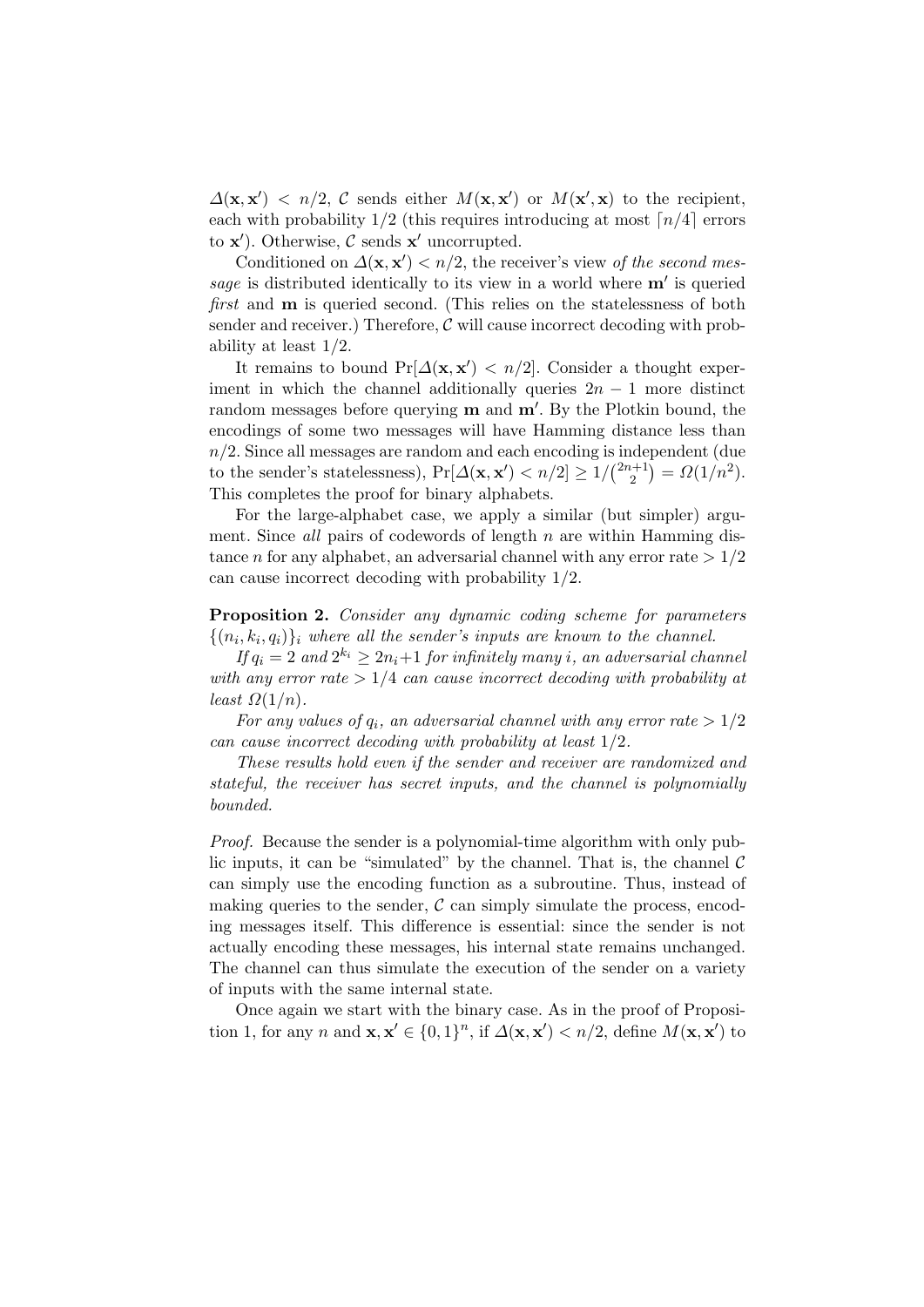be some canonical **r** such that  $\Delta(\mathbf{x}, \mathbf{r}) < [n/4]$  and  $\Delta(\mathbf{r}, \mathbf{x}') \leq [n/4]$ . We now describe an adversarial channel that can cause incorrect decoding:

The channel first makes a *real* query to the sender on a random message  $m_1$  and receives  $x_1$ , its encoding. For block length n, the channel then simulates the encoding  $2n$  more random, distinct messages  $\mathbf{m}_2, \ldots, \mathbf{m}_{2n+1}$ . (If the sender is stateful, the channel encodes with the sender's state at the time  $m_1$  was encoded.) Denote the encoding of  $m_i$  as  $x_i$ . By the Plotkin bound, there exist  $\mathbf{x}_i, \mathbf{x}_j$  such that  $i \neq j$  and  $\Delta(\mathbf{x}_i, \mathbf{x}_j) < n/2$ . By symmetry and without loss of generality,  $Pr[i = 1] > = 2/(2n + 1)$ . In the event that  $i = 1$ , the channel corrupts  $x_1$  in the following way: it sends  $M(\mathbf{x}_1, \mathbf{x}_j)$  with probability 1/2, and  $M(\mathbf{x}_i, \mathbf{x}_1)$  otherwise.

Conditioned on  $i = 1$ , the recipient's view is distributed identically to the case where the roles of  $x_1$  and  $x_j$  are switched, and  $x_j$  was the real query. Therefore the recipient will decode incorrectly with probability  $\Omega(1/n)$ .

For large alphabets, a similar argument works with only one simulated message encoding.

Proposition 3. Consider any dynamic coding scheme for parameters  $\{(n_i, k_i, q_i)\}\$ i where and receiver is stateless and has only public inputs.

If  $q_i = 2$  and  $2^{k_i} \geq 2n_i + 1$  for infinitely many i, a computationally unbounded *adversarial channel with any error rate*  $> 1/4$  *can cause* incorrect decoding with probability at least 1/2.

For any values of  $q_i$ , a computationally unbounded adversarial channel with any error rate  $> 1/2$  can cause incorrect decoding with probability at least  $1/2$ .

These results hold even if the sender and receiver are randomized, and the sender has a public key.

Proof. We again start with the case of binary alphabets. Note that because the receiver is stateless, its output distribution on a given word r is always the same, regardless of what transmissions have preceded r. We now describe an unbounded adversarial channel that can cause incorrect decoding:

For block length n, the channel will make up to  $2n + 1$  arbitrary distinct message queries  $m_1, \ldots, m_{2n+1}$ . Denote the sender's encoding of  $\mathbf{m}_i$  as  $\mathbf{x}_i$ . When receiving  $\mathbf{x}_j$ , the channel exhaustively searches all r such that  $\Delta(\mathbf{x}_i, \mathbf{r}) \leq [n/4]$ . Because the receiver is stateless and only has public inputs, the unbounded channel can compute the receiver's output distribution for word  $\mathbf r$ . There are two cases: (1) if for some  $\mathbf r$  the receiver would fail to output  $\mathbf{m}_i$  with probability  $\geq 1/2$ , the channel corrupts  $\mathbf{x}_i$